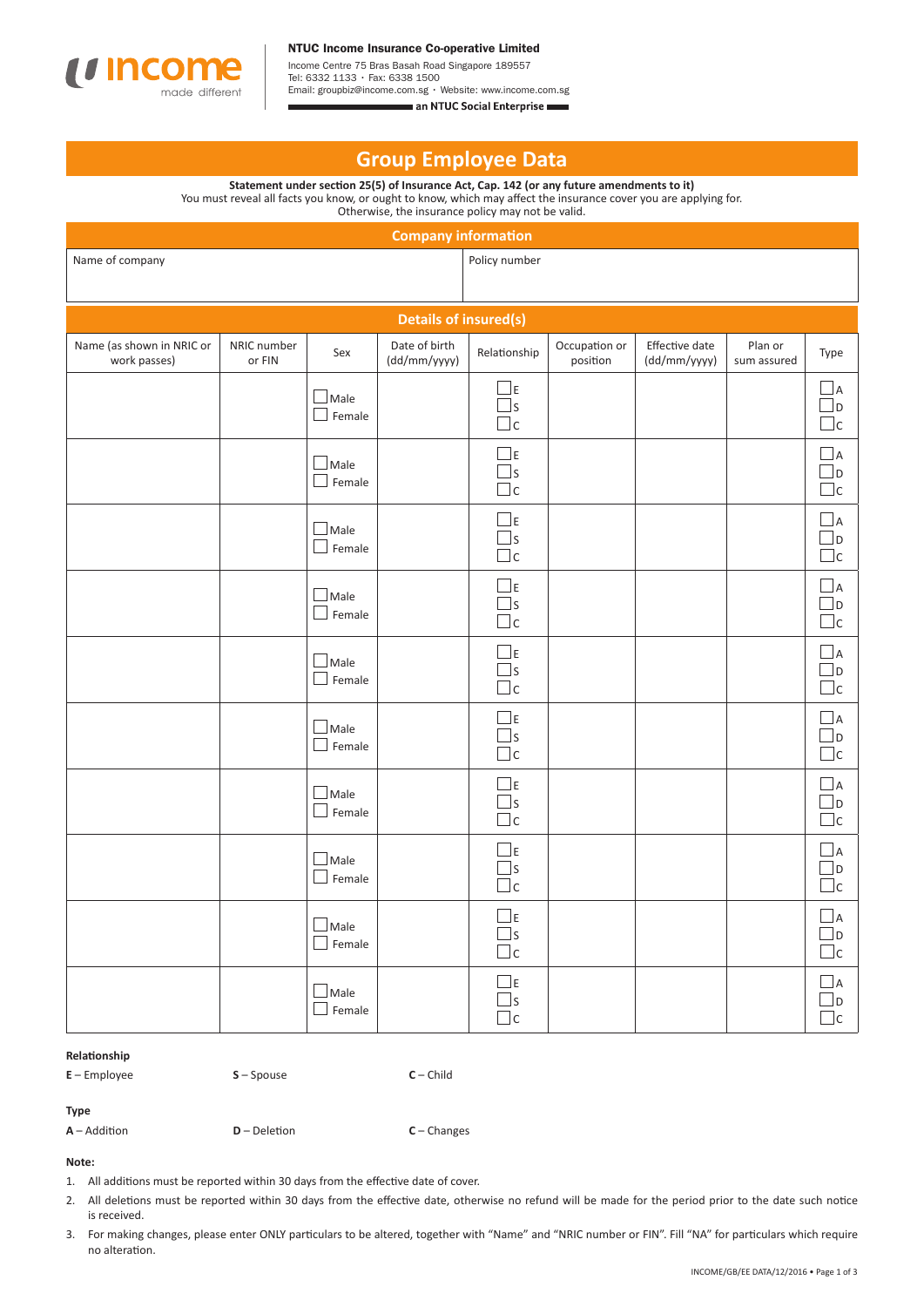## **Personal data collection statement**

Income recognises its obligations under the Personal Data Protection Act 2012 (PDPA) which includes the collection, use and disclosure of personal data for the purpose for which an individual has given consent to.

The personal data collected by Income includes all personal data provided in this form, or in any document provided, or to be provided to us by you or your insured persons or from other sources, for the purpose of the insurance application or transaction. It includes all personal data for us to evaluate or administer the application or transaction. For example, if you are applying for an insurance policy, in addition to the personal data that you will provide to us, the personal data will also include any subsequent information we collect on health or financial situation, or any information that is necessary for us to decide whether to insure and on what terms to insure, such as test results, medical examination results, and health records from medical practitioners or other insurance companies.

For further information on our Privacy policy, please go to www.income.com.sg/others/privacy.asp.

Before your insured persons' personal data is collected by us, we rely on you to notify, inform and make them aware of the following:

- that you will or may provide their personal data to us, or their personal data may be provided from other sources to us;
- the third parties to whom the personal data may be provided by us;
- the purposes we and the third parties will use it for; and
- how your insured persons can access their personal data.

We also rely on you to obtain their consent on all the above matters and will assume that their consent has been obtained before their personal data is collected by us. If you have not done or will not do any of the above matter, you must alert us before any relevant personal data is collected by us.

#### **1. Purpose of collection**

We may collect and use the personal data to:

- (a) carry out identity checks;
- (b) carry out membership or information checks;
- (c) communicate on purposes relating to the insurance application;
- (d) decide whether to insure or continue to insure you and your insured persons;
- (e) provide financial advice for product recommendation based on your financial needs analysis;
- (f) provide ongoing services and respond to your inquiries or instructions;
- (g) make or obtain payments;
- (h) investigate and settle claims;
- (i) recover any debt owed to us;
- (j) detect and prevent fraud, unlawful or improper activities;
- (k) conduct research and statistical analysis;
- (l) coach employees and monitor for quality assurance;
- (m) reinsure risks and for reinsurance administration; and
- (n) comply with all applicable laws, including reporting to regulatory and industry entities.

#### **2. Disclosure of personal data**

We may disclose personal data belonging to you or your insured persons for the purposes set out in Section 1 to these parties:

- (a) your financial advisers, insurance broker, association, employer or group policyholder;
- (b) medical professionals and institutions;
- (c) insurers and reinsurers;
- (d) local or overseas service providers to provide us with services such as printing, mail distribution, data storage, data entry, marketing and research, disaster recovery or emergency assistance services;
- (e) debt collection agencies;
- (f) dispute resolution parties;
- (g) parties that assist us to investigate, administer and adjudicate claims;
- (h) financial institutions;
- (i) industry associations; and
- (j) regulators, law enforcement and government agencies.

#### **3**. **Consequence of withdrawing consent to the collection, use and disclosure of personal data**

You may refuse to obtain consent, or withdraw this consent for us to collect, use or disclose your insured persons' personal data by giving us reasonable notice so long as there is no legal or contractual restriction preventing you from doing so. For example, if you withdraw your consent for us to use the personal data for insurance matters, this will affect our ability to provide you with the products and services that you asked for or have with us, including preventing us from keeping the insurance cover in force or properly assessing and processing your claim. Withdrawing such consent will require you to surrender or terminate your insurance with us.

## **4**. **Access and correction rights**

Your insured persons can direct requests for access to their personal data through you, and also request, through you, to know how it is being used and disclosed for the last 12 months to the extent that their right is allowed by law. If we allow you access, we may charge you a reasonable fee. Your insured persons also have the right to request, through you, correction of their personal data.

You may make your request to withdraw your consent, access or correct your personal data by writing to: The Data Protection Officer, Income Centre, 75 Bras Basah Road, Singapore 189557. Alternatively, you can email to: DPO@income.com.sg